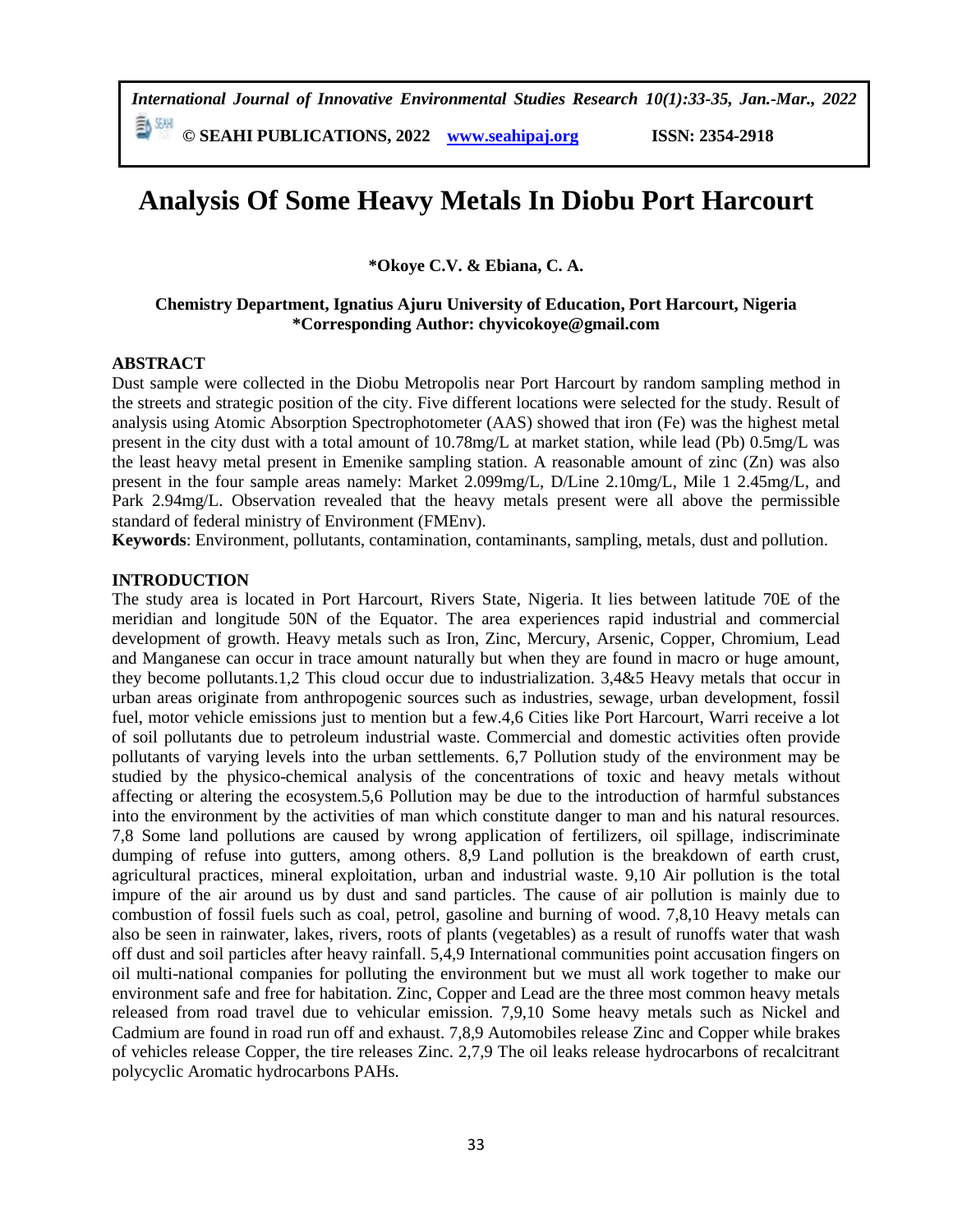# **Okoye & Ebiana …..** *Int. J. Innovative Environ. Studies Res. 10(1):33-35, 2022*

The human exposure to heavy metals can result in a wide variety of biological problems like change of kidneys, lungs, gastrointestinal tracts, joints, reproductive impairments damage to nervous system and braveness.

This study is focused on the determination of the level of heavy metal pollution in Diobu area of Rivers State and probably find a solution to ameliorate the situation for good.

# **MATERIALS AND METHODS**

### **Sampling Techniques**

Random sampling was done to collect street dust at jump sites and on roads in the Diobu metropolis, the sites are: Market, D/Line, Mile 1, Park and Emenike. Samples were collected from roads, T-Junctions, Gutters and Roundabout.

Preparation and Treatment

The five sample were all oven dried to constant weight at 80oC-100oC. 0.1g of each sample from the five locations were introduced into a 50cm3 flask and digested with 1.0cm3 of conc HN03 and 3.0cm3 of HCl for 30minutes. The digestate was heated on a water bathe for 80minutes and filtered through a Whatman filter paper into a 100cm3 volumetric flask and made up to mark with deionized water. The solutions were analyzed using the Atomic Absorption Spectrophotometer (AAS) to determine the concentration of Zinc, Lead, Iron, Chromium and Manganese at their appropriate wavelength region.

| <b>Parameters</b> | <b>Market</b> | D/Line | Mile 1   | Park | Emenike | FMEnv.     |  |
|-------------------|---------------|--------|----------|------|---------|------------|--|
|                   |               |        |          |      |         | (Standard) |  |
| Zinc              | 2.099         | 2.10   | 2.45     | 2.94 | 2.01    | 1.50       |  |
| Lead              | 2.45          | 1.00   | 1.92     | 1.53 | 0.59    | 0.05       |  |
| Iron              | 4.92          | 6.21   | 3.14     | 8.22 | 2.14    | 1.00       |  |
| Chromium          | 1.42          | 0.93   | 0.81     | 0.72 | 0.91    | 0.05       |  |
| Manganese         | .29           | 1.05   | $0.11\,$ | 0.57 | 0.98    | 0.10       |  |

**Table 1. Heavy metals concentration mg/L in the sampling stations** 

# **RESULTS AND DISCUSSION**

The Table 1 showed the result of analysis carried out in Dibou sub urban area. The analysis revealed that Market, D/line, Mile 1, Park and Emenike all have high Iron content. This is due to high industrialization, metal works, welding and fabrications of iron metal and building with metals. Indiscriminate dumping of metal scraps could lead to high level of iron in all the samples. The market has the highest iron concentration while Emenike has the least, all are above the permissible limit of 1.00 of FMEnv. Results showed that Emenike was mild in the concentrations with the exception of iron. The market area of Diobu has high concentrations. This is likely due to population density of the market and anthropogenic and automobile activities are much to cause the increase in concentration of pollutants.

# **CONCLUSION**

Observation from the study shown that all the parameters analyzed were all above permissible limit of federal ministry of Environment (FMEnv) this is an indication that the environment is polluted to a mild level. Indeed the environment requires a check and balance periodically. This will help us to live in a safe and comfortable environment.

# **REFERENCES**

1. D.C. Nwokonkwo (2008) Heavy Metal Pollution Status of soil. A case study of Obio/Akpor Area in Niger Delta. Journal of chemical Society Nigeria, 33 (1), 17-20

2. J.T. Ayodele, & U.M. Gaya, (1994). Determination of Lead in street dust to index. Its pollution in Kano Municipal Spectrum Journal, 192, 15-19

3. B.I. Alloway (1990) Heavy Metal in soil. 1st Edn John Willey and Sons New York pp 105-108.